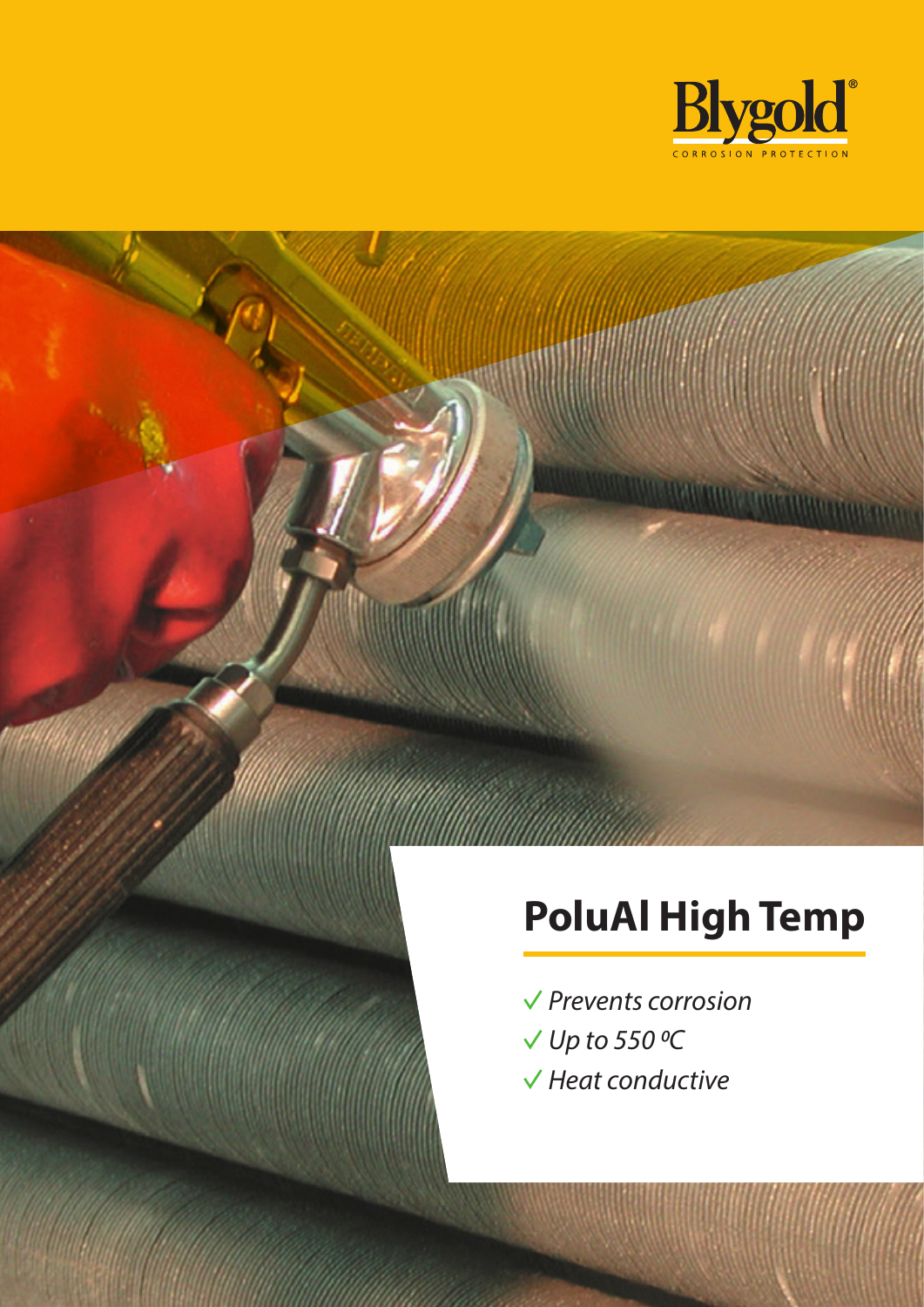# **Prevents corrosion at temperatures up to 550 °C (1022 °F)**

Heat exchangers that are used for heat regeneration in exhaust gasses are exposed to extreme corrosive conditions The high temperatures, condensation and airborne chemical substances make the condition for the metals off a heat exchanger severe. Sulphur and nitrogen and chlorides are the main compounds responsible for the initiation and acceleration of corrosion.

Stainless steel is often used to cope with these conditions but this does result in much lower heat exchange capacity. Engineers often prefer to work with stainless steel tubes with aluminium fins to prevent leakages with still high heat transfer capacity. These aluminium fins need protection to cope with the harsh conditions. Protective coatings have to meet complex requirements like heat conductivity, heat and chemical resistance.



#### **WITH BLYGOLD POLUAL HIGH TEMP WITHOUT BLYGOLD POLUAL HIGH TEMP**



#### **Special coating**

Blygold PoluAl High Temp is a heat conducting, corrosion prohibitive coating that is able to protect metals from rapid deterioration in extreme conditions and to withstand temperatures up to 550 °C (1202 °F). Blygold PoluAl High Temp will prevent capacity loss and premature deterioration of the heat exchanger. The coating can be applied to steel, aluminium zinc and stainless steel

- $\blacktriangleright$  High chemical resistance
- $\vee$  Up to 550 °C (1202 °F)
- $\blacktriangleright$  Triples the life time
- Negligible pressure drop
- $\blacktriangleright$  Heat conductive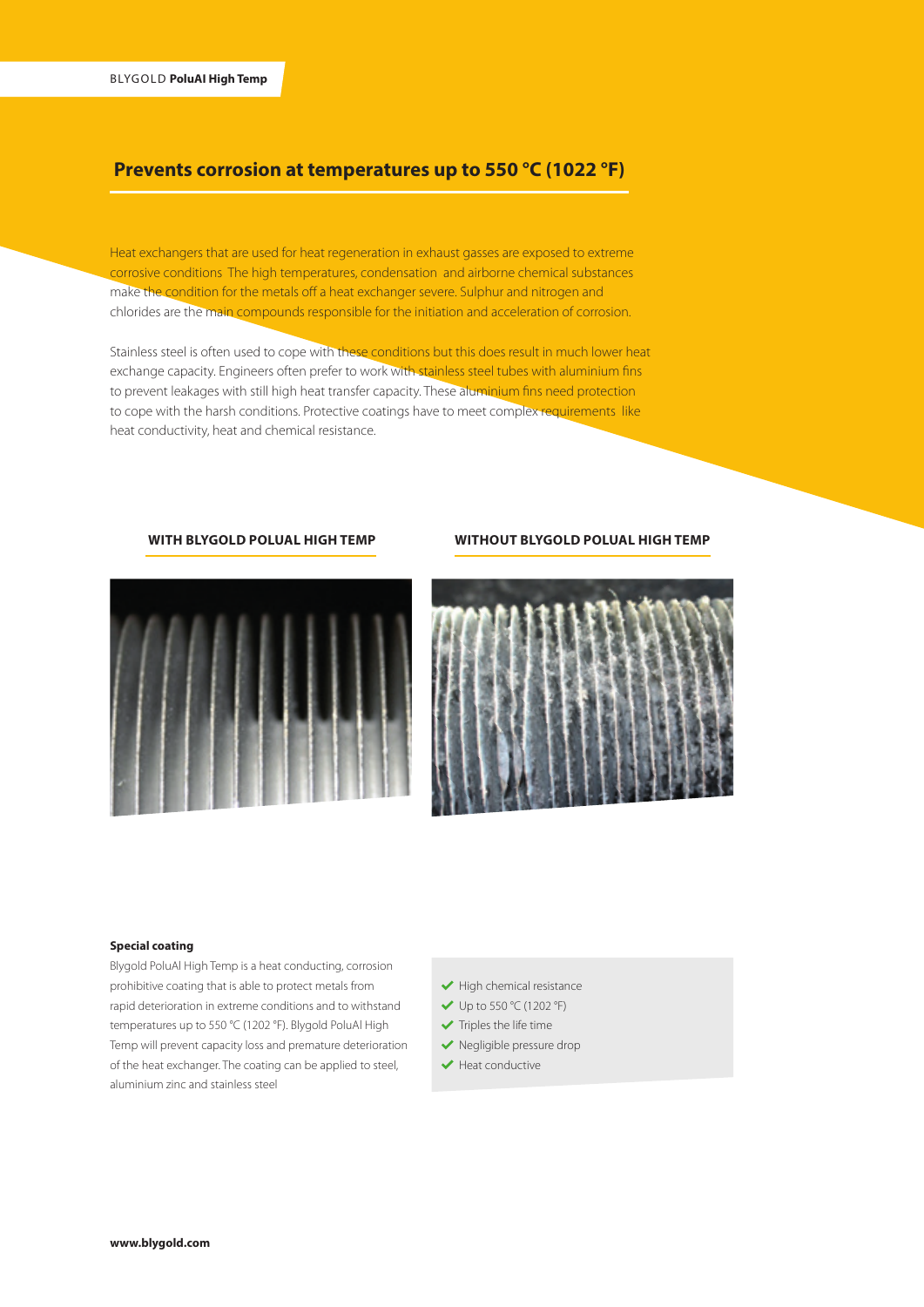## **Special application**

Blygold applies coatings to different types of heat exchangers. Finned tube heat exchangers are often the first choice in power plants, offshore rigs and heavy industries. This type of finned tube bundles are known for the high quality butsometimes need extra protection in corrosive environments.To seal of the vulnerable metals from corrosive elements. Blygold developed special application procedures andcoatings for these spiral tubes bundles. For the treatment of Round Tube Plate Fin heat exchangers.



## **TECHNICAL INFORMATION**

| Treatment:                  | Blygold PoluAl High Temp                      |
|-----------------------------|-----------------------------------------------|
| Coating type:               | Aluminum pigmented Siloxane                   |
| Color:                      | Silver                                        |
| Pretreatment:               | <b>Blygold Passivation Treatment</b>          |
| Temperature Range (dry):    | 0 to 550 °C (32° to 1022 °F)                  |
| Substrates:                 | Steel and Aluminum                            |
| <b>ASTM B117:</b>           | 1.500 hours (Neutral salt spray test)         |
| <b>ASTM B-287:</b>          | 1.500 hours (acid-salt spray test)            |
| Kesternich (2.0 ltr SO2):   | 24 cycles                                     |
| Layer Thickness:            | $50 \mu m$ (2 mil)                            |
| Pressure Drop:              | 0-5% (depending on fin geometry)              |
| <b>Thermal Resistance:</b>  | 0-3% (depending on fin geometry)              |
| <b>Application:</b>         | Qualified Blygold Applicator                  |
| <b>UV Resistance:</b>       | <b>Excellent</b>                              |
| Adhesion (cross hatch):     | 0 (European) 5b (USA)                         |
| <b>Applications:</b>        | Heat exchanging surfaces in high temperatures |
| <b>Chemical Resistance:</b> | Excellent                                     |
|                             |                                               |



#### **Heat Exchanger performance**



 $-$  HT without coating

HT with HighTemp Coating $\equiv$   $\equiv$ 

**www.blygold.com**